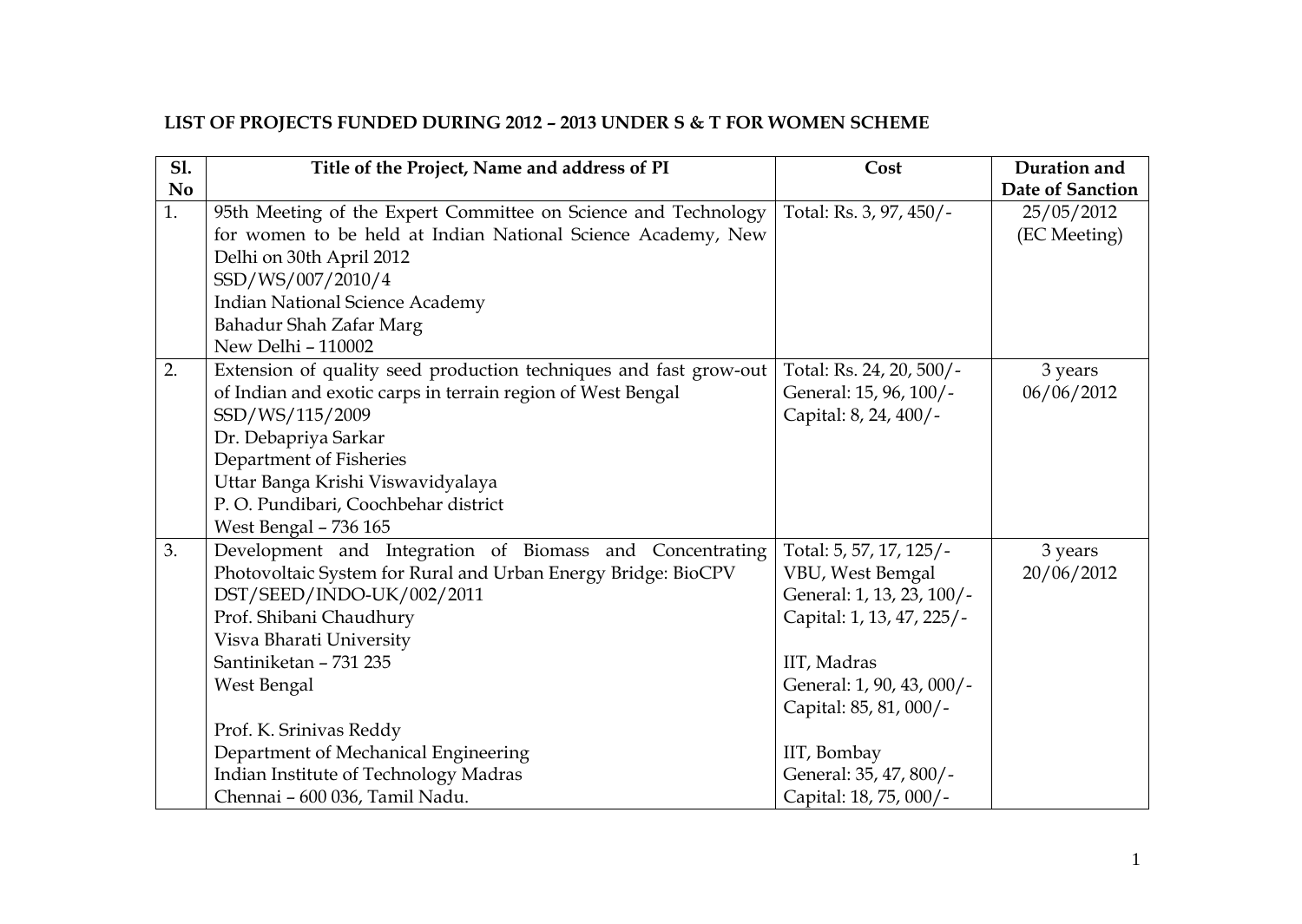|    | Dr. Prakash C. Ghosh                                           |                          |            |
|----|----------------------------------------------------------------|--------------------------|------------|
|    | Department of Energy Sciences and Engineering                  |                          |            |
|    | Indian Institute of Technology Bombay                          |                          |            |
|    | Powai, Mumbai - 400 076.                                       |                          |            |
| 4. | Training Cum Production Center of Raw Silk by the Tribal Women | Total: Rs. 8, 48, 320/-  | 2 years    |
|    | with Improved Reeling Machines at the District of Birbhum      | General: 5, 98, 320/-    | 20/06/2012 |
|    | SSD/WS/032/2010                                                | Capital: 2, 50, 000/-    |            |
|    | Shri. Pranab Kr Chatterjee                                     |                          |            |
|    | Sri Aurobindo Anusilan Society                                 |                          |            |
|    | Seharapara, PO-Suri. Dt-Birbhum - 731 101                      |                          |            |
|    | West Bengal                                                    |                          |            |
| 5. | Women Technology Park at Nayagram Tribal Block-Phase II        | Total: Rs. 23, 57, 550/- | 2 years    |
|    | SSD/WS/019/2011                                                | General: 22, 44, 900/-   | 20/06/2012 |
|    | Prof. R. N. Chattopadhyay                                      | Capital: 1, 12, 650/-    |            |
|    | Rural Planning & Management Unit                               |                          |            |
|    | Dept. of Architecture & Regional Planning                      |                          |            |
|    | Indian Institute of Technology, Kharagpur - 721 302.           |                          |            |
| 6. | Promotion of use medicinal plants as household remedies among  | Total: Rs. 12, 94, 370/- | 3 years    |
|    | rural women of Punjab - A step towards revival of nature based |                          | 20/06/2012 |
|    | health care practices                                          |                          |            |
|    | SSD/WS/019/2010                                                |                          |            |
|    | Dr. Dapinder K Bakshi                                          |                          |            |
|    | Punjab State Council for Science & Technology                  |                          |            |
|    | MGSIPA Complex, Sector - 26                                    |                          |            |
|    | Chandigarh - 160019                                            |                          |            |
| 7. | Nutrition and Bone Health of Women in Punjab - A Community     | Total: Rs. 28, 59, 318/- | 3 years    |
|    | Study                                                          |                          | 16/08/2012 |
|    | SSD/WS/012/2010                                                | PSCST, Chandigarh        |            |
|    | Dr. Jatinder Kaur Arora                                        | General: 10, 98, 048/-   |            |
|    | Punjab State Council for Science & Technology                  | Capital: Nil             |            |
|    | MGSIPA Complex, Sector - 26                                    |                          |            |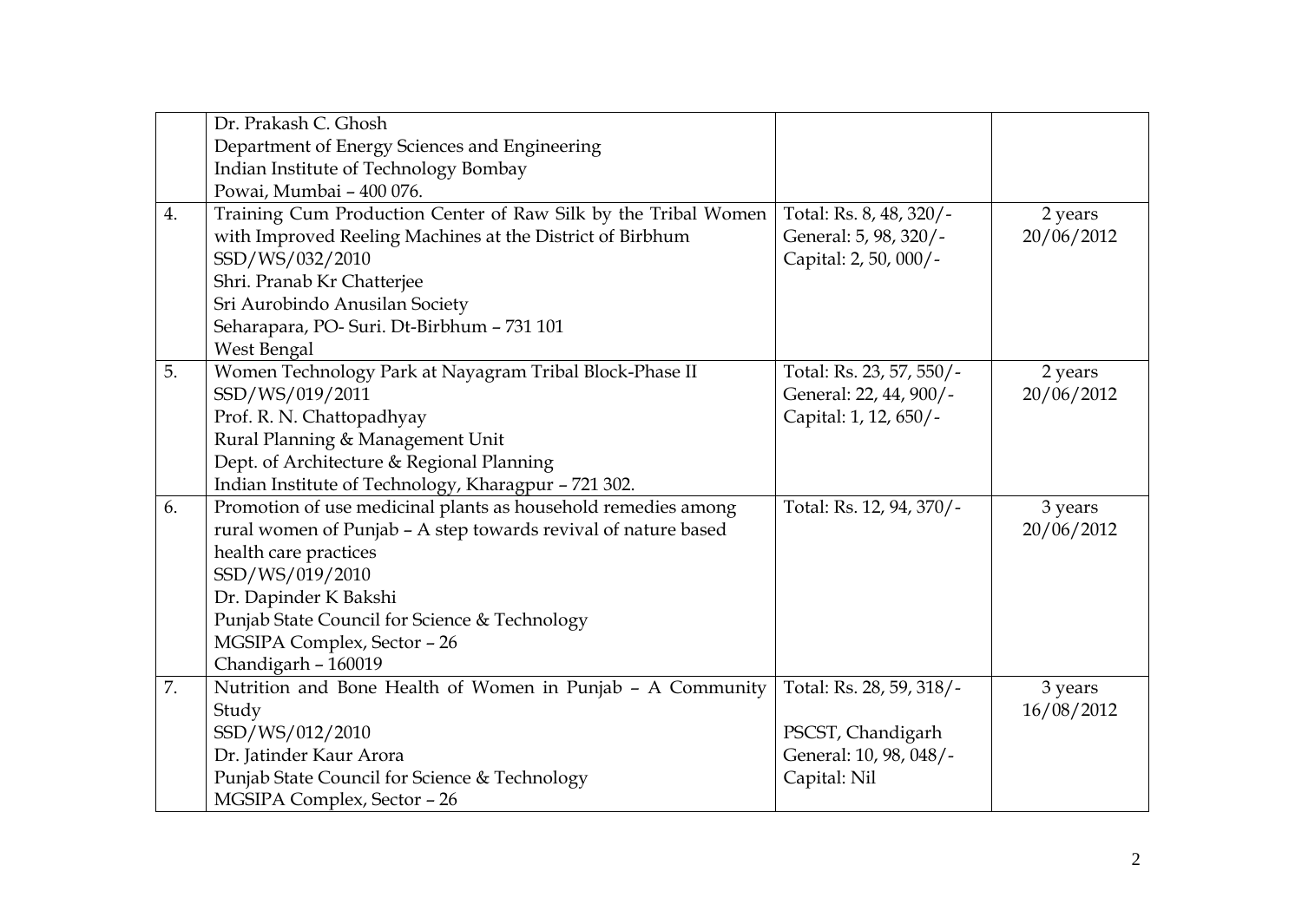|     | Chandigarh - 160019                                                | GNDU, Amritsar          |                                   |
|-----|--------------------------------------------------------------------|-------------------------|-----------------------------------|
|     |                                                                    | General: 11, 57, 520/-  |                                   |
|     | Dr. Shweta Shenoy                                                  | Capital: 6, 03, 750/-   |                                   |
|     | Department of Sports Medicine                                      |                         |                                   |
|     | <b>Guru Nanak Dev University</b>                                   |                         |                                   |
|     | Amritsar                                                           |                         |                                   |
| 8.  | Defining Role of Women Scientists and Teachers in promotion and    | Rs. 2, 70, 000/-        | $05^{\text{th}} - 06^{\text{th}}$ |
|     | application of Science and Technology                              |                         | October 2012                      |
|     | SSD/WS/016/2012                                                    |                         | 26/09/2012                        |
|     | The National Academy of Sciences, India                            |                         | Workshop                          |
|     | Allahabad                                                          |                         |                                   |
| 9.  | Development of low cost value added processed products from ripe   | Total: Rs 17, 66, 735/- | 3 years                           |
|     | pumpkin in (cucurbita moschata) and dissemination of technology to | General: 14, 42, 760/-  | 22/10/2012                        |
|     | the farm women of Himachal Pradesh                                 | Capital: 3, 23, 975/-   |                                   |
|     | SSD/WS/061/2009                                                    |                         |                                   |
|     | Dr. Anju Kumar Dhiman                                              |                         |                                   |
|     | Senior Horticultural Technologist                                  |                         |                                   |
|     | Directorate of Extension Education                                 |                         |                                   |
|     | Dr. Y.S. Parmar University of Horticulture and Forestry            |                         |                                   |
|     | Nauni, Solan - 173230                                              |                         |                                   |
| 10. | Empowering rural women of Himachal Pradesh through sustainable     | Total: Rs 19, 34, 011/- | 3 years                           |
|     | dairy entrepreneurship.                                            | General: 18, 53, 313/-  | 29/10/2012                        |
|     | SSD/WS/103/2010                                                    | Capital: 80, 698/-      |                                   |
|     | Dr. Pankaj Sood                                                    |                         |                                   |
|     | Department of Animal reproduction, gynecology & Obstetrics         |                         |                                   |
|     | <b>DGCN College of Veterinary and Animal Sciences</b>              |                         |                                   |
|     | CSK Himachal Pradesh Krishi Vishvavidyalaya                        |                         |                                   |
|     | Palampur - 176062                                                  |                         |                                   |
| 11. | Food Safety interventions for women in fishery based micro-        | Total: Rs 33, 66, 641/- | 3 years                           |
|     | enterprises in coastal Kerala                                      | General: 26, 71, 216/-  | 31/10/2012                        |
|     | SSD/WS/091/2010                                                    | Capital: 6, 95, 425/-   |                                   |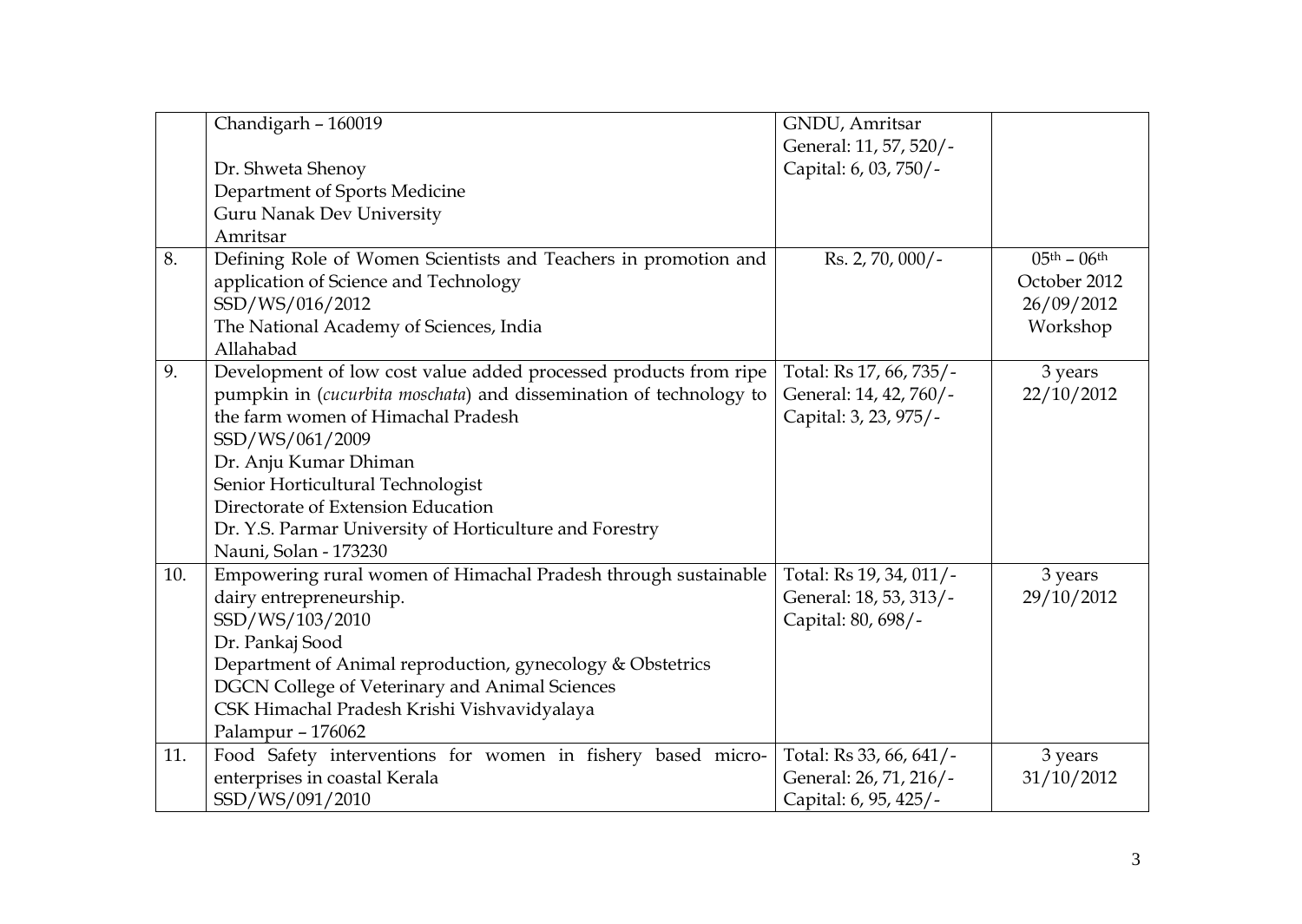|     | Dr. Femeena Hassan                                                   |                         |            |
|-----|----------------------------------------------------------------------|-------------------------|------------|
|     | Central Institute of Fisheries Technology                            |                         |            |
|     | Wellingdon Island, Matsyapuri P.O.                                   |                         |            |
|     | Cochin - 682 029, Kerala                                             |                         |            |
| 12. | Development of Kitchen garden by using micro gardening               | Total: Rs 22, 78, 280/- | 3 years    |
|     | techniques involving rural women in selected villages of three       | General: 21, 77, 280/-  | 31/10/2012 |
|     | Talukas in Wardha District of Vidarbha Region                        | Capital: 1, 01, 000/-   |            |
|     | SSD/WS/075/2010                                                      |                         |            |
|     | Dr. Priti Joshi                                                      |                         |            |
|     | Natural Organization for Community Welfare                           |                         |            |
|     | C/o Dr. K.P. Landge, 2, Jogodia layout                               |                         |            |
|     | Shriniwas Colony, Wardha - 442001                                    |                         |            |
| 13. | Instant products of carrot for nutrition, income generation and self | Total: Rs 18, 54, 770/- | 3 years    |
|     | employment of the farm women of Himachal Pradesh                     | General: 15, 66, 180/-  | 19/11/2012 |
|     | SSD/WS/090/2010                                                      | Capital: 2, 88, 590/-   |            |
|     | Dr. N. S. Thakur                                                     |                         |            |
|     | Department of Post Harvest Technology                                |                         |            |
|     | Dr. Y.S. Parmar University of Horticulture & Forestry                |                         |            |
|     | Nauni, Solan, Himachal Pradesh - 173 230                             |                         |            |
| 14. | Women in Science' (WIS) and "study on best Practices in enabling     | Total: Rs 7, 56, 000/-  | Workshop   |
|     | women in Science (WIS)                                               |                         | 21/11/2012 |
|     | No.SSD/WS/048/2011                                                   |                         |            |
|     | Indo US Science and Technology Forum                                 |                         |            |
|     | Fulbright House, 12 Hailey Road                                      |                         |            |
|     | New Delhi-110 001                                                    |                         |            |
| 15. | Field trail for the production of fly ash block for building         | Total: Rs 24, 94, 690/- | 1 year     |
|     | construction in rural area                                           | General: 10, 90, 000/-  | 04/12/2012 |
|     | SSD/WS/064/2010                                                      | Capital: 14, 04, 690/-  |            |
|     | Shri. Vijay Chandra Prakash Srivastava                               |                         |            |
|     | Gramodaya Sangh                                                      |                         |            |
|     | P.O. Bhadrawati - 442902, Dist. Chandrapur                           |                         |            |